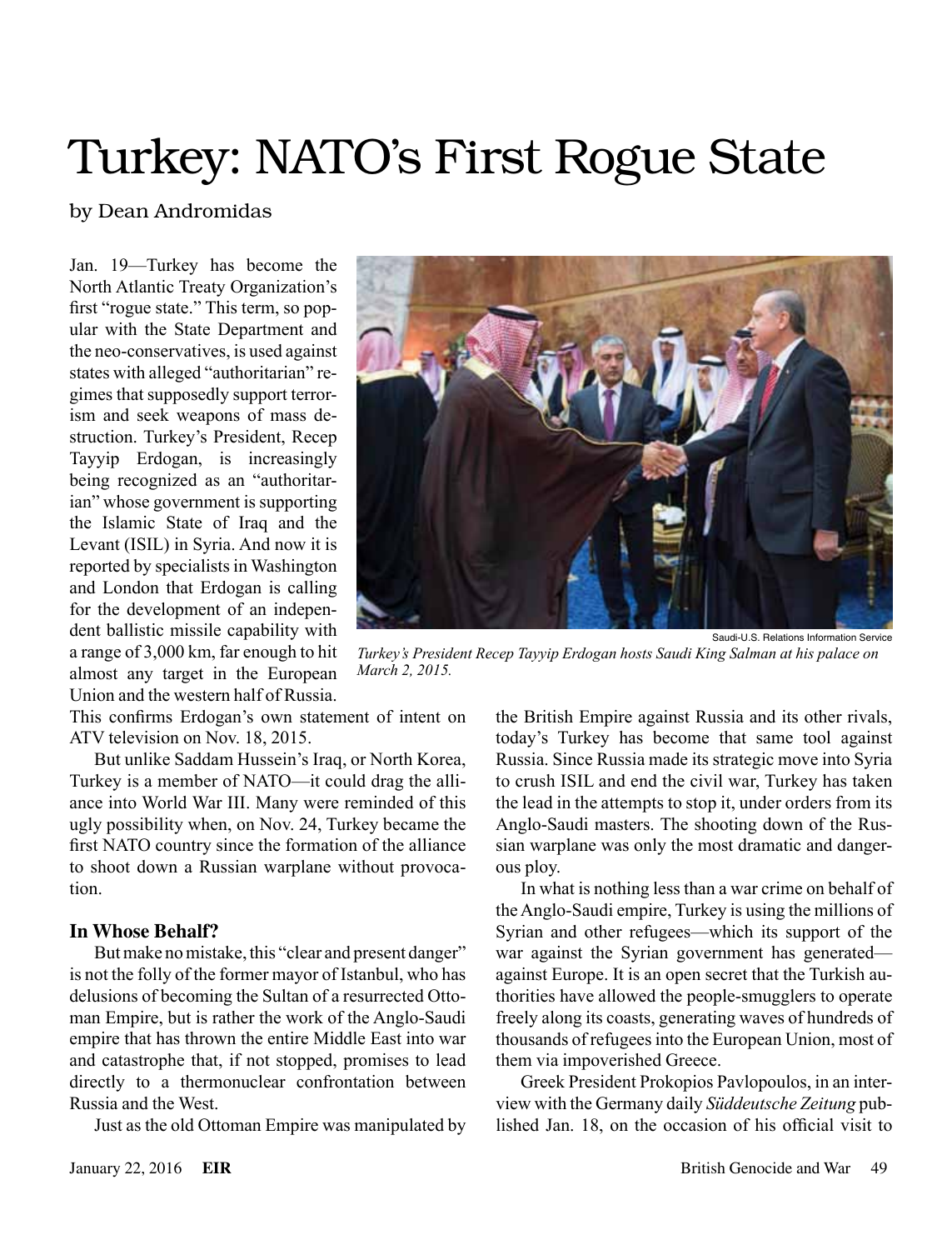Germany, accused Turkey of facilitating the smuggling of migrants.

"I have serious concerns that Turkish human traffickers get support from authorities," Pavlopoulos told the German daily. "In particular, port authorities are pretending to be unaware of this."

That this humanitarian catastrophe is being used as blackmail against particularly Germany, the one country seeking cooperation with Russia on these issues, was exposed by Turkish Deputy Prime Minister Mehmet Simsek himself, in an interview with Germany's *Die Welt* on Jan. 16: "If Germany and others want to stop the influx of refugees, they must stop the bombing against the Syrian opposition." The "Syrian opposition" to which Simsek refers are Turkmen, most of whom are Turkish nationals—such as the Turkmen terrorist who murdered the Russian pilot of the Su-24 shot down last November in his parachute—or are mercenary Turkmen from central Asia.

In an expression of caution from the side of the U.S. military, the daily *Defense News* noted Turkey's likeness to a rogue state in its report on Jan. 16 that Erdogan is seeking long-range ballistic missiles. It also quoted an unnamed, Ankara-based NATO ambassador, who expressed his concern that "Such ambitions can fuel sectarian tensions in the region. A missile rivalry between a NATO member Turkey and Iran does not sound pleasant."

## **Turkey as Pakistan**

With the outbreak of the so-called Arab Spring in 2011, Turkey's foreign policy of "zero problems" with neighboring countries became that of the chief standardbearer for the Muslim Brotherhood takeover of the entire Middle East. When the Arab Spring hit Syria, Turkey under Erdogan went from being a "strategic partner" with Syrian President Bashar al-Assad to becoming the logistical base for the massive, Saudi-financed military operation to overthrow the Syrian Government.

Again, the mastermind was not the would-be sultan, but is seen in a very clear deal Erdogan signed with the Anglo-Saudi monstrosity known as the Sunni alliance, which led to billions of dollars pouring into Turkey, not only to pay for the war against Syria, but also to keep Erdogan in power. It is no secret that Erdogan's Justice and Development Party won the last election thanks to billions of dollars that poured into the country during the election campaign, money that originated in Saudi Arabia and Qatar.

Erdogan renewed his membership in the Sunni alliance last December, when Turkey announced it was joining the 34-nation, Saudi-backed so-called Islamic military alliance against terror. Erdogan's official visit to Saudi Arabia followed on Dec. 29, when the two countries agreed to set up a "strategic cooperation council" to strengthen military and economic cooperation between the two countries.

Four days after this visit, on Jan. 2, Saudi Arabia conducted its infamous execution of 47 prisoners it called called terrorists, including the country's leading Shi'a cleric, Nimr al-Nimr, an atrocity that Iran saw as a major provocation, and which reinforced the widespread belief that the Saudi-led "Islamic military alliance against terror" is nothing more than the sectarian Sunni alliance that has been backing the overthrow of the Syrian government and taking aim at Iran and its influence in the region.

As with any pact with the devil, the policy has come with a bloody price. In a February 2015 interview with the Turkish daily, *Today's Zaman*, retired British MI6 officer Alastair Crooke warned that Turkey could become like the Pakistan of the 1980s under pro-Muslim Brotherhood President Muhammad Zia ul-Haq, who suffered serious blowback from the same terrorist organizations he had sponsored, also with Saudi money, to fight the Soviet forces then occupying Afghanistan. These were the same groups that later morphed into the Taliban and al-Qaeda, backed by the same Saudi networks responsible for the 9/11 attacks on the New York World Trade Center and the Pentagon.

Crooke, who is director and founder of Conflicts Forum and former adviser on Middle East issues to former EU Foreign Policy Chief Javier Solana, told the Turkish daily that the Turkish government's strategy for playing a leading role in the region may be costly, because Turkey might become hostage to ISIL.

"I was there at that time," Crooke said. "Zia ul-Haq was a strong, Muslim Brotherhood-oriented leader, and he rejected any notion of blowback. For 25 years, I have seen political leaders who believe that they can control and use the Salafists for their own ends, but who subsequently find it is they who have been used by the Salafists."

Zia ul-Haq paid the supreme penalty for his policy. He died in 1988 in the crash of the C130 transport aircraft in which he was travelling. The official inquiry found that the most probable cause of the crash was sabotage.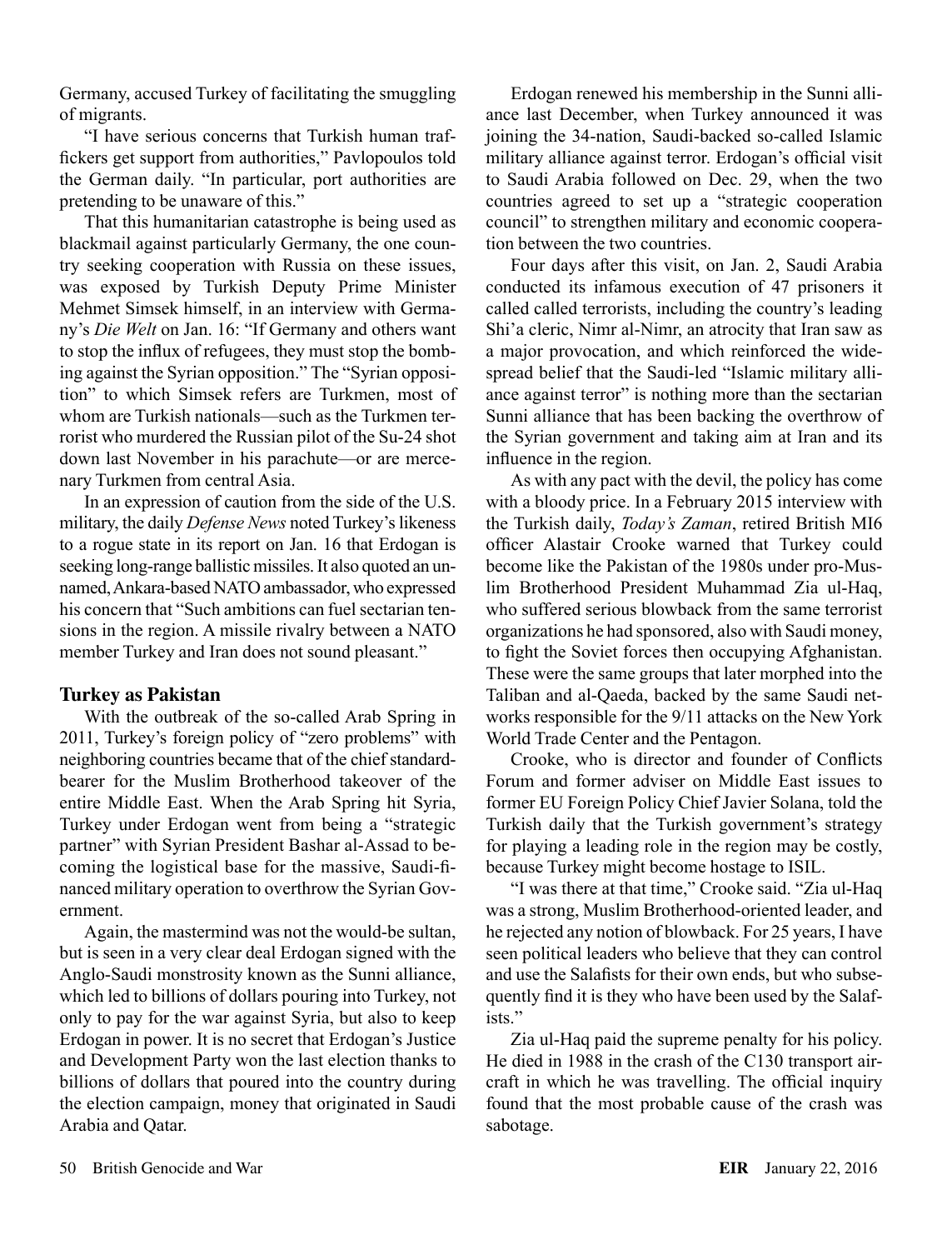#### **Blowback on Turkey**

Almost one year after that interview, Crooke told *EIR* for this article that he believes the situation in Turkey in this respect is even worse than it was in Pakistan in the 1980s. Erdogan's courting of ISIL and the Salafists has seen these forces penetrating the entire "fabric of the state," as it is well known that MIT, the Turkish National Intelligence Service that takes its orders from Erdogan, has been supporting Islamic terrorist operatives in Syria. Now these groups have "leverage," and any attempt to curtail their operations is very dangerous. Crooke pointed to the recent Istanbul suicide bombing targeting the city's most important tourist site—in which 10 German tourists were killed as a case in point.

Although this was the first attack on tourists, the Istanbul bombing is only the latest of several high-level terrorist attacks in Turkey, including one last summer in Ankara, Turkey's capital, that killed more than 100 people.

Crooke went on to assess the very seriously deteriorating situation in Turkey. He warned that it is just a matter of time before Erdogan's war against the Kurdistan Workers Party (PKK)—which has led to civil war conditions in the country's southeast and which he used to win the elections—spreads to the western districts of Turkey. The Istanbul bombing was a foretaste of such violence. On top of this violence is the collapse of the economy. Erdogan's economic policy has been based on real estate speculation and hot money. The former has collapsed, and the latter is being pulled out of the country, as Turkey is seen descending further into chaos.

Another point of internal instability is the "internal polarization" Erdogan has created. This includes the repression of all criticism of the government, such as the arrest and dismissal of academics who signed a petition calling for an end to the heavy security operation in the southeast. The opposition to Erdogan has spread to elements in the ruling Justice and Development Party itself, which Erdogan does not hesitate to repress brutally.

#### **Proxy War with Russia**

Turkey's shooting down of the Russian Su-24 warplane last Nov. 24 has highlighted the fact that Turkey has launched a proxy war with Russia since the latter made its strategic intervention against Turkey and its Anglo-Saudi sponsored ISIL and other terrorist organizations. The attack on the Su-24 has led to NATO taking over the defense of Turkey's airspace bordering Syria with the deployment of NATO's AWACS surveillance planes and maritime patrol aircraft and ships provided by Germany and Denmark, while Spain will deploy its Patriot surface-to-air missiles along Turkey's border to replace those recently removed by Germany and the United States.

Under the cover of NATO's security umbrella, Turkey believes it can continue to channel support to ISIL and other terror groups operating against the Syrian government and Russian forces, including their smuggling of oil from ISIL-controlled oil fields in Syria. None of this has deterred Russia and Syria from carrying out their operations against ISIL in Syria, which are said to be achieving considerable success.

Turkey has facilitated the movement of thousands of anti-Russian fighters—who are wanted in Russia for terrorism—from the Russian Caucasus to fight in Syria as well as their return to conduct terrorist operations in Russia itself. It is also feared that Turkey is stirring up mischief among the ethnic Turkic population in Crimea and Central Asia, including the Turkic Uyghurs in China.

In the volatile Caucasus, Armenia—a member with Russia of the Commonwealth of Independent States has asked for, and received assurances from Russia for support against any possible Turkish attack. While Armenia has no border with Russia, it does border Turkey and Turkey's ally Azerbaijan, with which it has a longrunning dispute over the Nagorno-Karabakh enclave in Azerbaijan. In consequence of this request, Armenia and Russia have integrated their air defense systems and Russia recently announced it will deploy MIG-29 fighter jets and a Mil Mi-8 transport helicopter to a Russian base near Yerevan by the end of this year.

Russia has also made diplomatic representations to Azerbaijan to prevent any rise in tension between Azerbaijan and Armenia. It is believed that Azerbaijan, despite pressure from Turkey, has no stomach to get involved in such insane schemes.

Russia, while refusing to be provoked, has nonetheless responded with increasing economic pressure on Turkey. While imposing sanctions on certain Turkish exports to Russia, tightening visa requirements, and suspending new construction projects, it has virtually ended Russian vacationing in Turkey. Russia has also suspended the construction of Turkey's first nuclear power station as well as all nuclear-related research and training programs.

The Russian government also invited the co-chair-